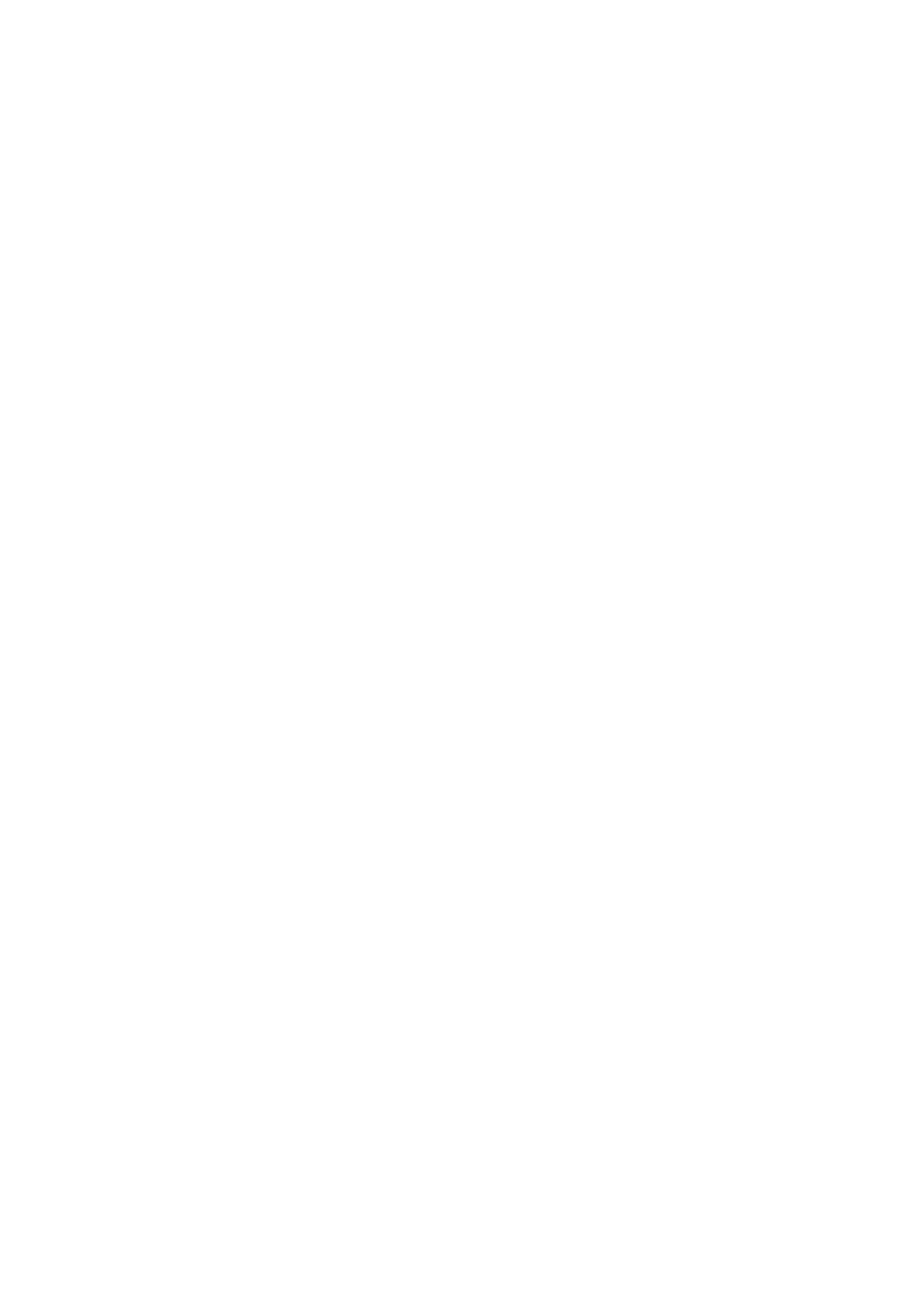# **By-Laws of the Section on Energy, Environment, Natural Resources and Infrastructure Law**

## **ARTICLE I By-Laws and Definitions**

The Section on Energy, Environment, Natural Resources and Infrastructure Law (formerly the Section on Energy & Natural Resources Law, which was created within the International Bar Association on 17th October 1982) is a Section of the Legal Practice Division and shall exist and carry on its activities subject to these By-Laws.

When used herein, the following expressions shall have the following meanings:

| Section or SEERIL               | Section on Energy, Environment, Natural Resources and<br>Infrastructure Law |
|---------------------------------|-----------------------------------------------------------------------------|
| <b>Association or IBA</b>       | <b>International Bar Association</b>                                        |
| <b>LPD</b>                      | Legal Practice Division of the Association                                  |
| <b>JERL</b>                     | Journal of Energy and Natural Resources Law                                 |
| <b>General Meeting</b>          | Any General Meeting of the members of the Section                           |
| <b>Biennial General Meeting</b> | The General Meeting held in each evenly-numbered year                       |

# **ARTICLE II - Objects**

The objects of the Section are to promote an interchange of information and views and to advance knowledge among individual members of the Association and others as to laws, practices and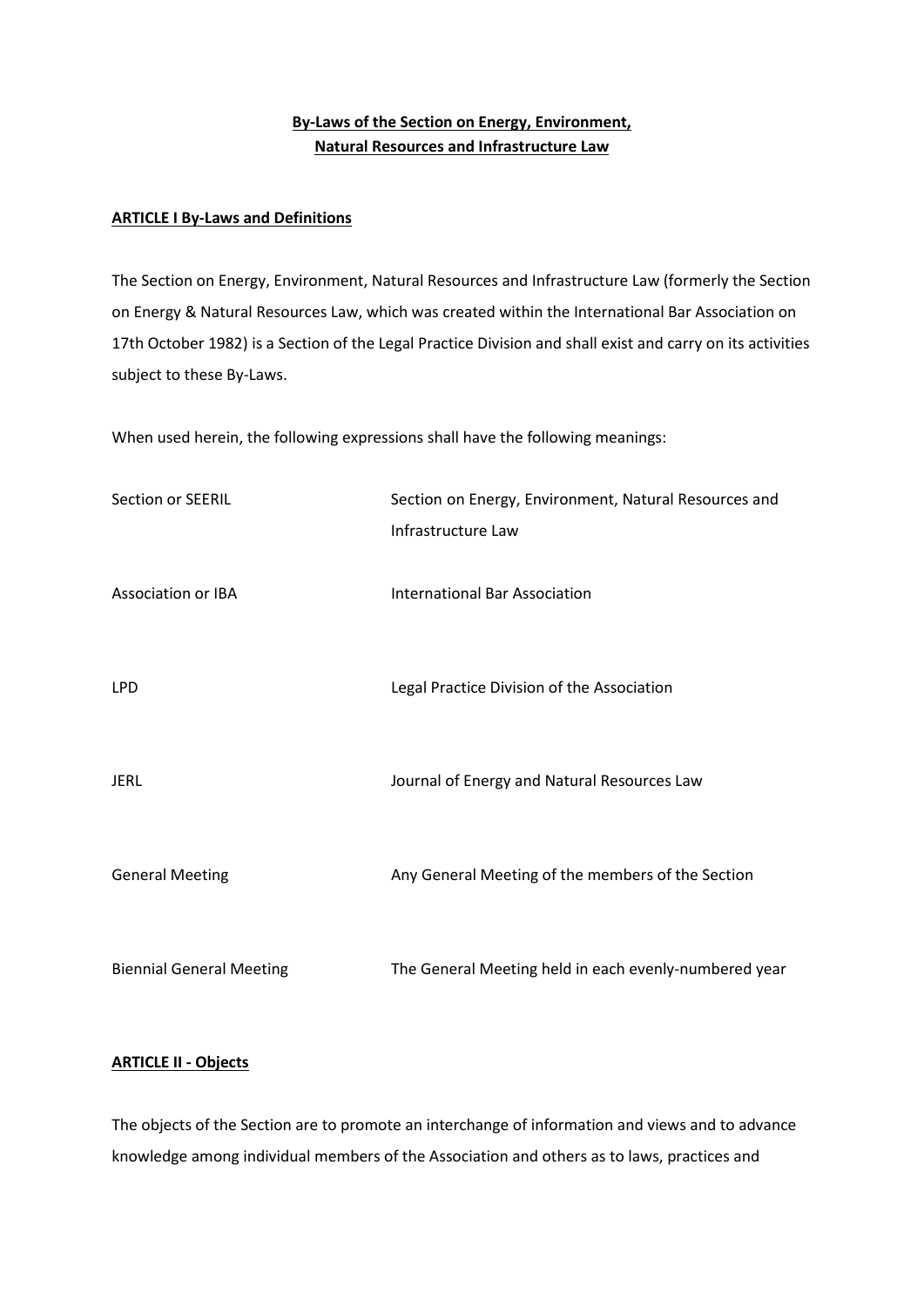procedures affecting all activities concerning energy, the environment, natural resources and infrastructure projects throughout the world; to facilitate communication among its members; to provide the opportunity to all its members to be active in the Section through its Committees and other groupings; and to undertake such related projects as may be approved from time to time by the Section Council.

## **ARTICLE III – Membership**

#### **1.** *Eligibility*

Any individual member of the Association who has elected to join one or more of the Committees of the Section shall be a member of the Section.

#### **ARTICLE IV - Officers and Administration**

#### **1.** *Officers*

- (a) The Officers of the Section shall be a Chair, a Vice-Chair, Secretary-Treasurer, Membership Officer, Education Officer and Publication Officer.
- (b) Each of the Officers shall hold office for a term of 2 years beginning on January 1 next following the Biennial General Meeting at which he or she was elected. An Officer leaving office shall not be eligible for immediate re-election to the same office unless in exceptional circumstances a Biennial General Meeting shall otherwise decide.

#### **2.** *Elections*

(a) At least 60 clear days before the anticipated date of each Biennial General Meeting of the Section, the Section Council shall submit the names of the persons it proposes for election as Officers at such Biennial General Meeting to the Section Secretary-Treasurer. If any person so proposed shall at any time prior to the meeting inform the Section Council that he or she will be unable or is unwilling to serve, the Section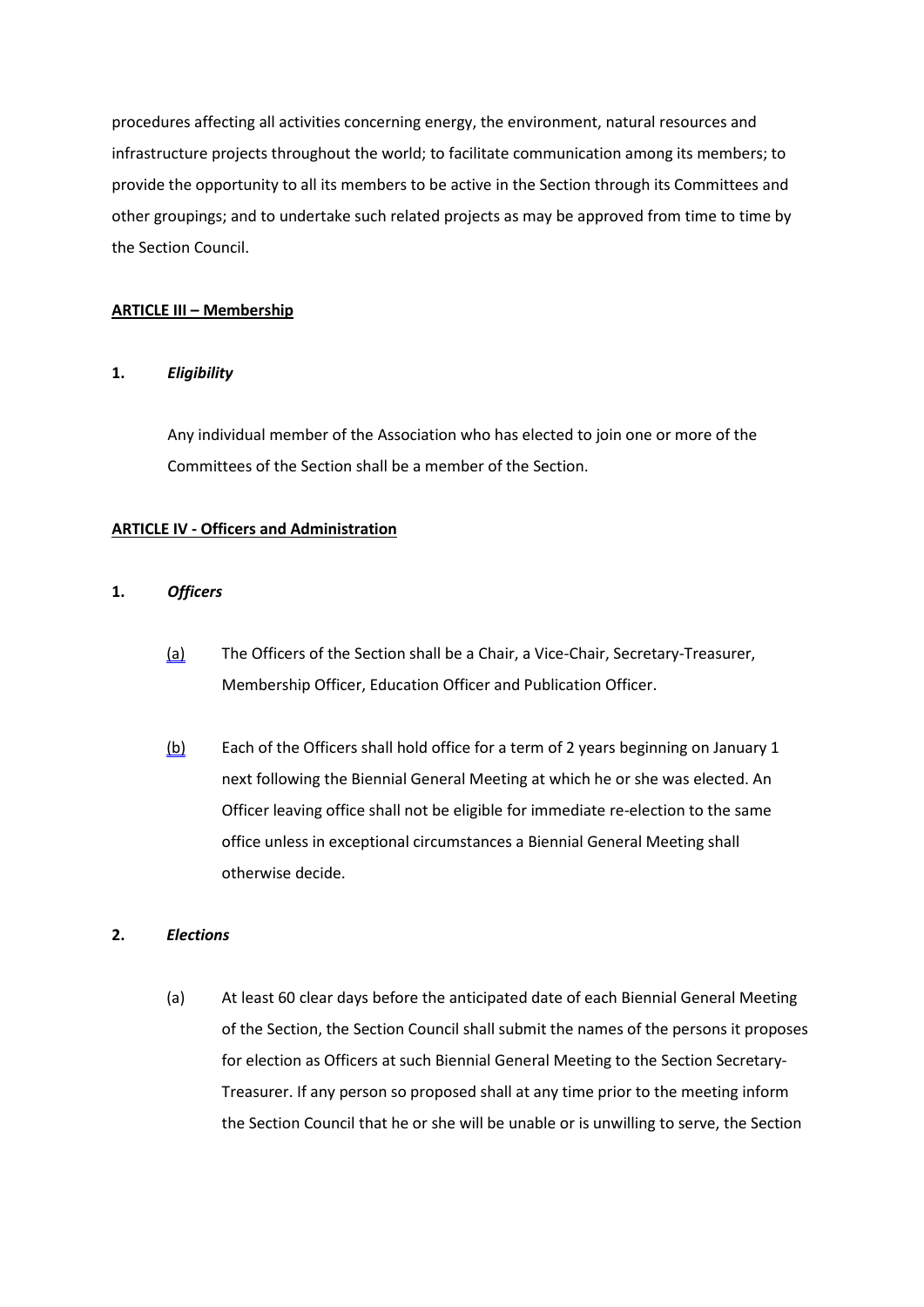Council shall, prior to the General Meeting, submit to the Section Secretary-Treasurer the name of another person proposed for election.

- (b) Officers. Any such proposal shall:
	- i. be delivered to the Secretary-Treasurer at least 30 clear days before the anticipated date of the Biennial General Meeting;
	- ii. clearly identify the candidate proposed and the office for which he or she is
	- iii. be countersigned by at least 25 members of the Section, of whom no more than 10 shall be from the same country and no more than 10 shall be members of the same Committee.
- (c) Unless the Section Council in special circumstances otherwise decides, no person shall be eligible to be proposed as an Officer unless such person shall previously have served as a member of the Section Council.
- (d) If there shall not be more than one person proposed for any office, such person shall be declared by the Chair of the Biennial General Meeting to have been elected.
- (e) Unless a majority of the members present shall otherwise decide, all elections shall be by a show of hands of all members present.
- (f) The Section Council may appoint a person qualified under (c) above to fill any casual vacancy occurring among the Officers for the balance of the unexpired term for which the former Officer had been elected, and any person so appointed shall be eligible for election as an Officer (in the same or a different Officer position) for a further term.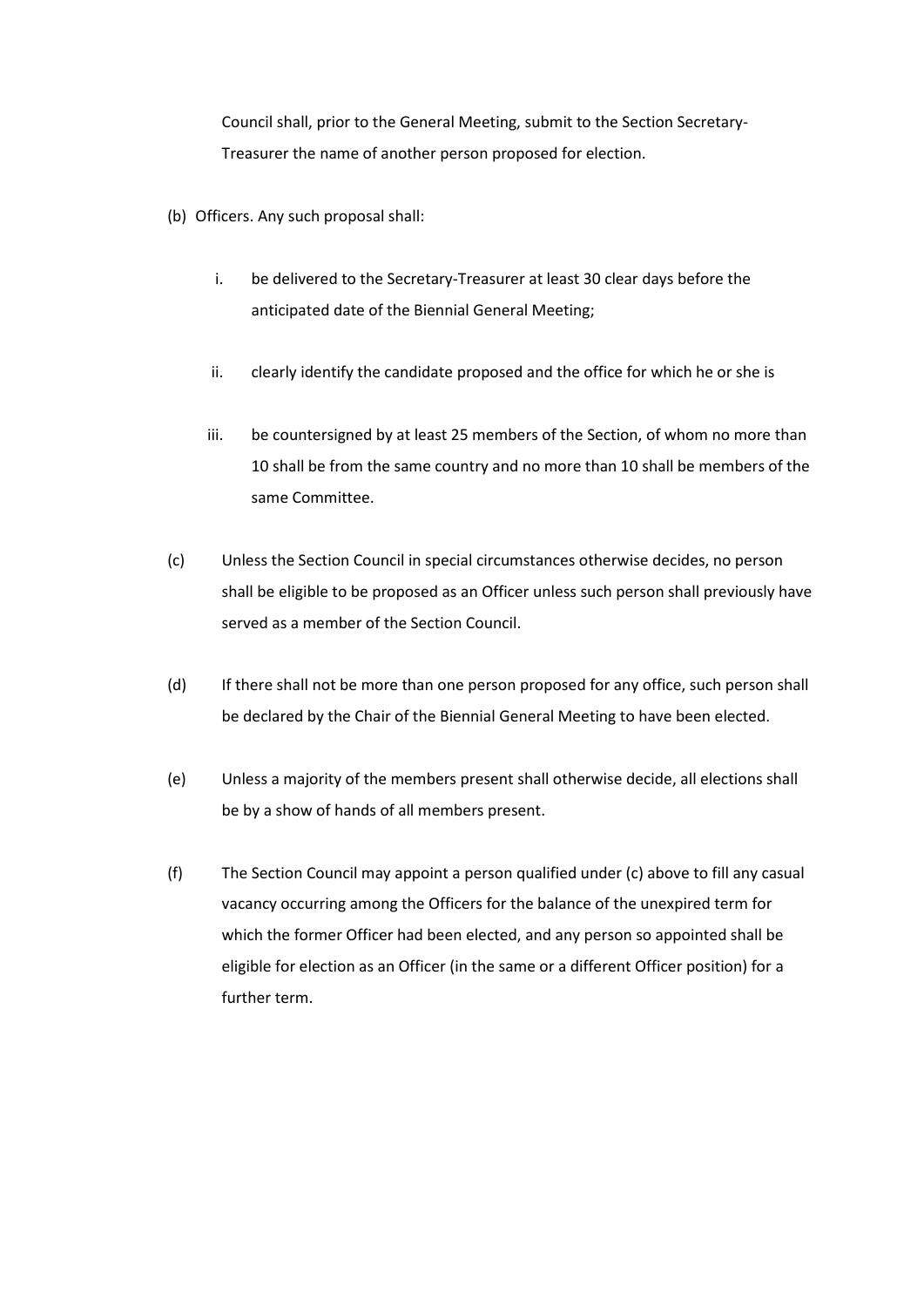## **3.** *Duties of the Officers*

The duties of the Officers shall be as follows:

- (a) The Section Chair shall be the chief executive officer of the Section and shall:
	- (i) preside at General Meetings and at meetings of the Section Council;
	- (ii) appoint the Chairs of the Committees of the Section pursuant to Article VI Section 3;
	- (iii) approve and confirm the appointment of Officers of the Committees of the Section pursuant to Article VI Section 4;
	- (iv) superintend all activities of the Section, subject to the advice and approval of the Section Council;
	- (v) keep the Officers of the Association and of the LPD advised of the activities and plans of the Section;
	- (vi) represent the Section on the Council of the LPD; and
	- (vii) perform such further duties and have such further powers as usually pertain to the Section Chair as the chief executive officer of the Section.
- (b) The Section Vice-Chair shall:
	- (i) perform the duties of the Section Chair if the Section Chair shall so request or if the Section Chair shall be unable to act or shall not be available; and
	- (ii) aid the Section Chair in the discharge of the Section Chair's responsibilities in such manner and to such extent as the Section Chair may request.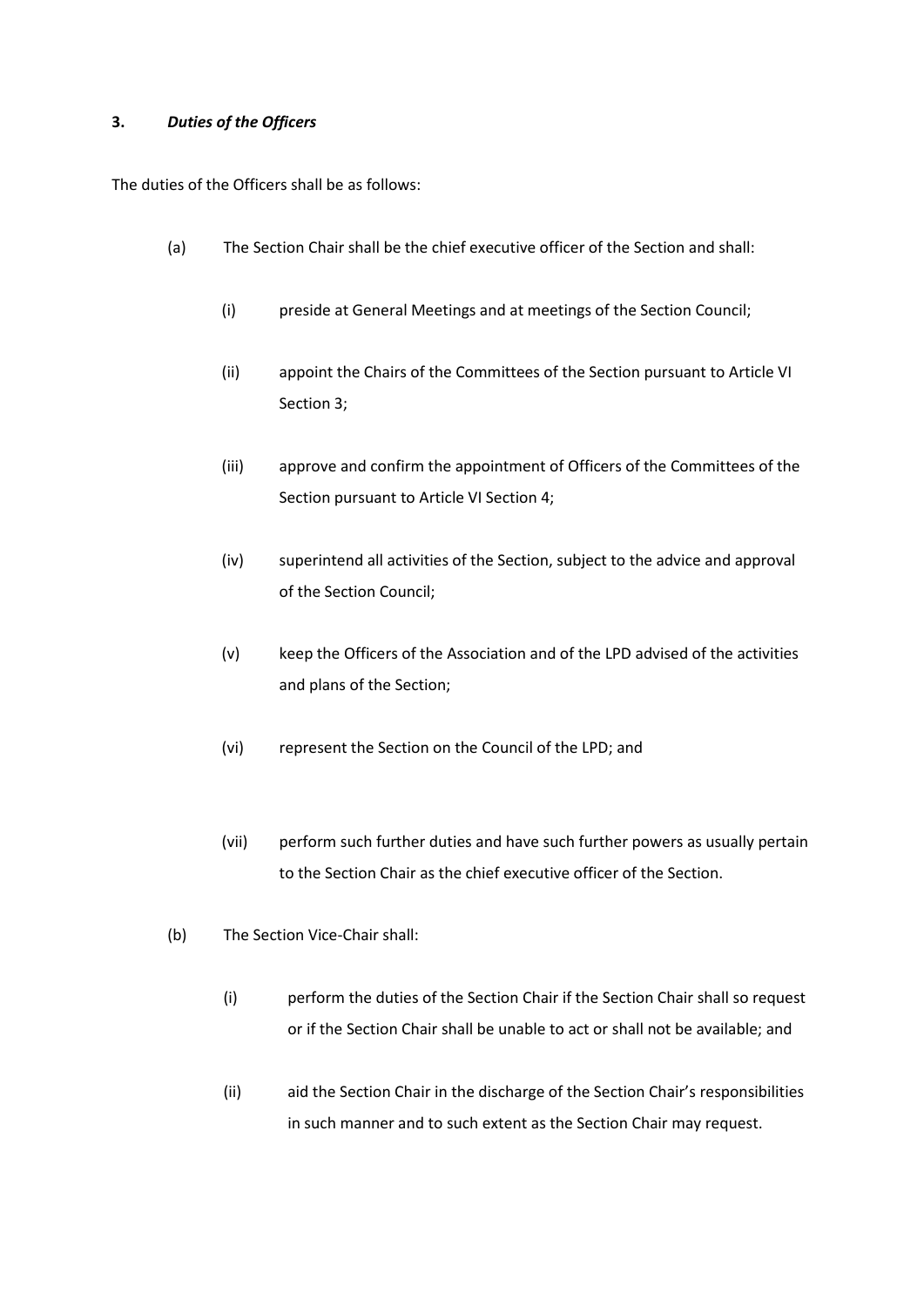- (c) The Section Secretary-Treasurer shall:
	- (i) assist the Section Chair and Vice-Chair in such manner and to such extent as they may request;
	- (ii) receive the names of persons proposed for election under Article IV Section 2(a) or 2(b) above and under Article V Section 3(a) and (b) and any notices of motion under Article VII Section 4;
	- (iii) give notice to all members of the Section of:
		- (aa) General Meetings;
		- (bb) any proposals received pursuant to Article IV Section 2(b) or Article V Section 3(b); and
		- (cc) any notices of motion under Article VII Section 4;
	- (iv) give notice to all members of the Section Council of meetings of the Section Council and keep minutes of all such meetings;
	- (v) deposit such minutes with the Executive Director of the Association;
	- (vi) supervise the arrangements for any written ballot under Section 2(e) above or under Article V Section 3(e); and
	- (vi) supervise any budget allocated to the Section and its Committees.
- (d) The Membership Officer shall:
	- (i) develop a recruitment strategy to attract new members to the Section and retain existing members;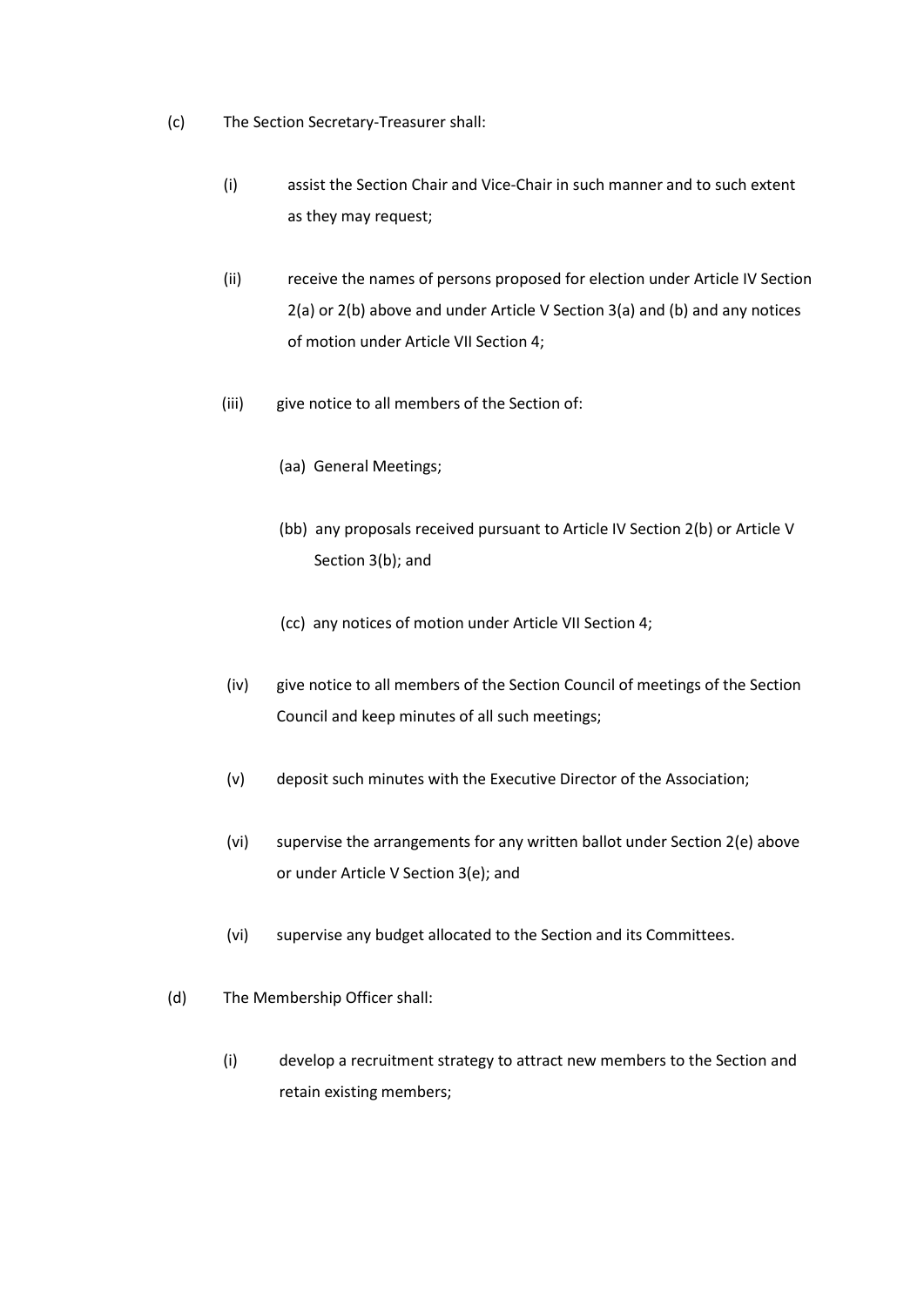- (ii) assist the Section Chair, Vice-Chair and Secretary-Treasurer in such manner and to such extent as they may request;
- (e) The Education Officer shall:
	- (i) assist in the planning, organization and development of the Biennial conference;
	- (ii) assist in the planning, organization and development of sessions of the Section at the Annual Conference;
	- (iii) assist the Section Chair, Vice-Chair and Secretary-Treasurer in such manner and to such extent as they may request;
- (f) The Publication Officer shall:
	- (i) develop a strategy to ensure regular communication with members of the Section;
	- (ii) work with various committees of the Section to ensure regular Committee newsletters and other publications;
	- (iii) assist the Section Chair, Vice-Chair and Secretary-Treasurer in such manner and to such extent as they may request;

# **4.** *Removal*

Any Officer of the Section may be removed from office by the Section Council if that Officer:

- (a) is declared bankrupt by a competent authority in the place of the Officer's domicile;
- (b) is declared incapable of handling his or her own affairs by reason of insanity or infirmity by a competent authority in the place of the Officer's domicile;
- (c) ceases for any reason to be a member of the Association or the Section; or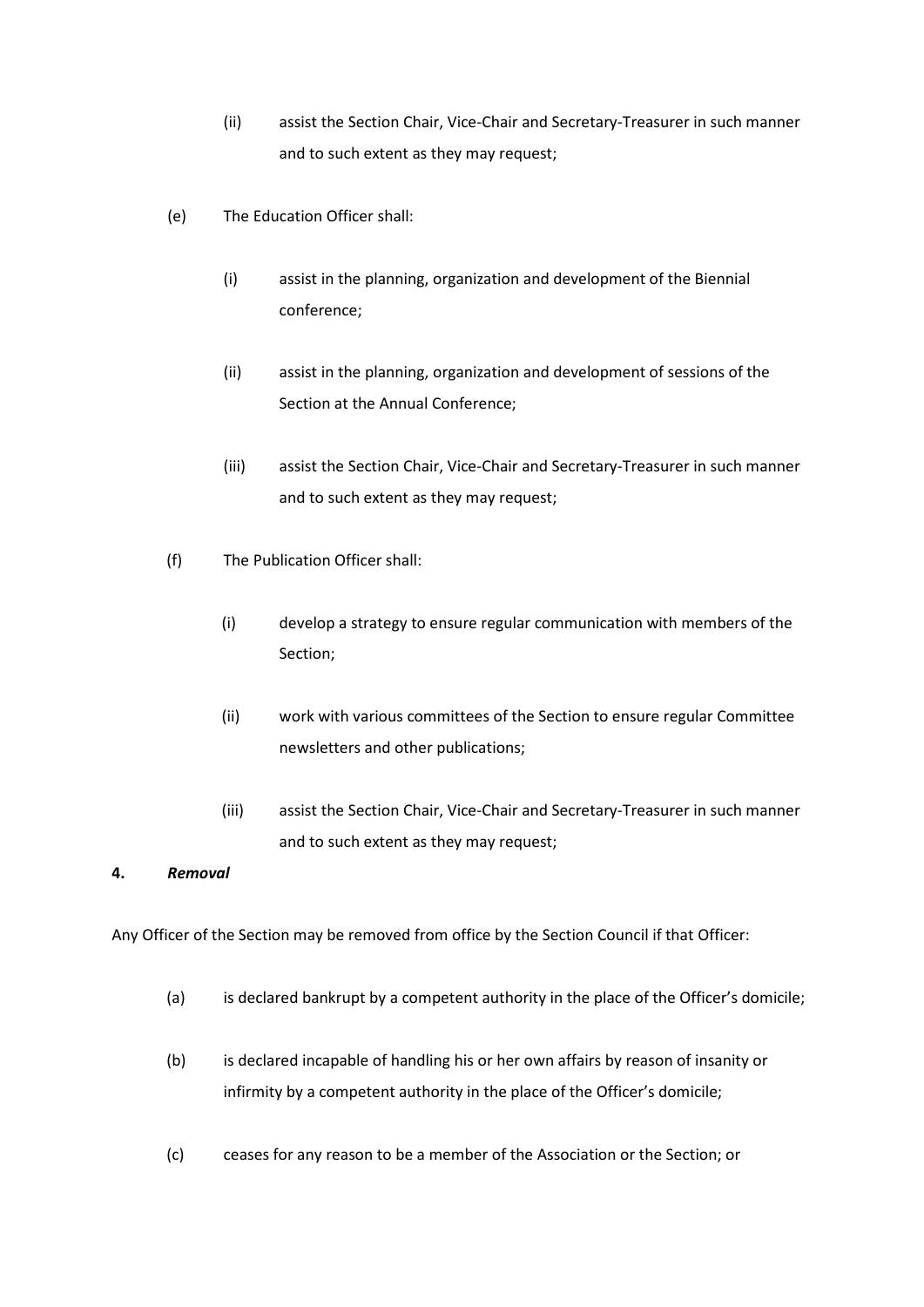- (d) commits an act of serious misconduct, which shall include, but not be limited to, misuse of Association funds; or
- (e) repeatedly fails to discharge his duties in a timely manner.

If the Section Chair reasonably considers that the circumstances require it, the Section Chair may remove an Officer without the approval of the Section Council but shall obtain the approval of the Section Council for such removal as soon as possible. In any vote of the Section Council regarding the removal of an Officer, that Officer shall not be entitled to exercise his or her vote.

## **ARTICLE V - Section Council**

## **1.** *Constitution*

There shall be a Section Council which shall consist of

- (a) the Officers of the Section;
- (b) the most recent former Chair of the Section;
- (c) the Chair of each Committee of the Section and, if a Committee has more than one Chair, one Co-Chair only as notified to the Secretary-Treasurer by a representative of the Committee or, failing such notification, as determined by the Section Chair;
- (d) up to 4 elected members ("elected members");
- (e) any co-opted members, not exceeding 4; and
- (f) the Chair of the Section's Academic Advisory Group.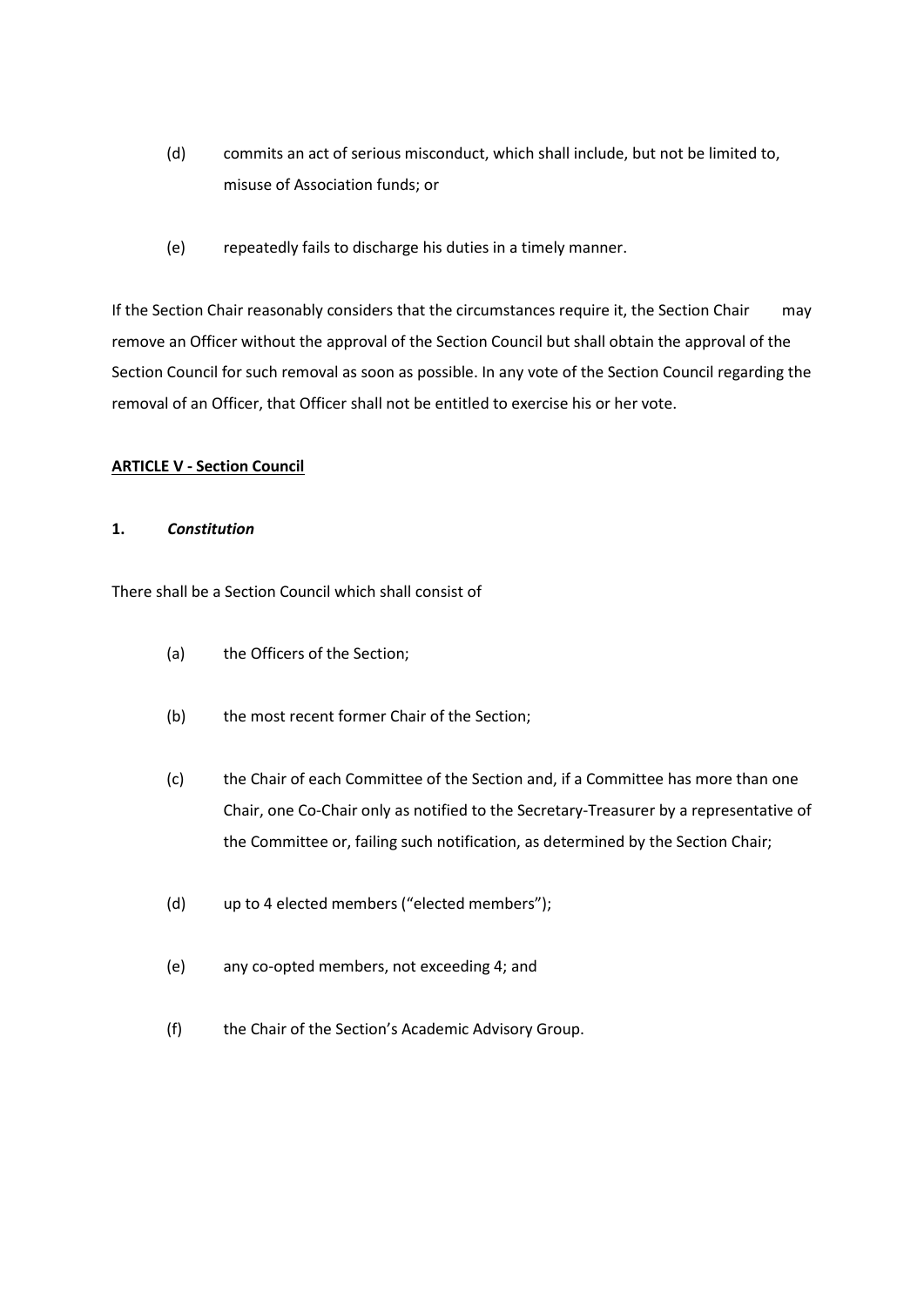#### **2.** *Elected Members*

An elected member shall hold office for a term of 2 years beginning on January 1 next following the Biennial General Meeting at which he or she was elected. He or she shall be eligible for re-election for a further term of 2 years, but may not serve as an elected member of the Council for more than 4 years.

#### *3. Elections*

- (a) The Section Officers shall confer amongst themselves as to the persons who they wish to propose to the Section Council as suitable candidates for election as elected members. The Section Chair shall communicate the names of the persons concerned to the Section Council which shall, at least 60 clear days before the anticipated date of the next Biennial General Meeting submit to the Section Secretary-Treasurer the names of the persons it proposes to be submitted for election as elected members at such meeting in place of those retiring. If any person so proposed shall at any time prior to the meeting inform the Section Secretary-Treasurer that he or she will be unable or is unwilling to serve, the Section Council shall prior to the General Meeting submit to the Secretary-Treasurer the name of another person proposed for election.
- (b) Members of the Section may also propose candidates for election. Any such proposal shall:
	- (i) be delivered to the Secretary-Treasurer at least 30 clear days before the anticipated date of the Biennial General Meeting;
	- (ii) clearly identify the candidate proposed; and
	- (iii) be countersigned by at least 25 members of the Section, of whom no more than 10 shall be from the same country and no more than 10 shall be members of the same Committee.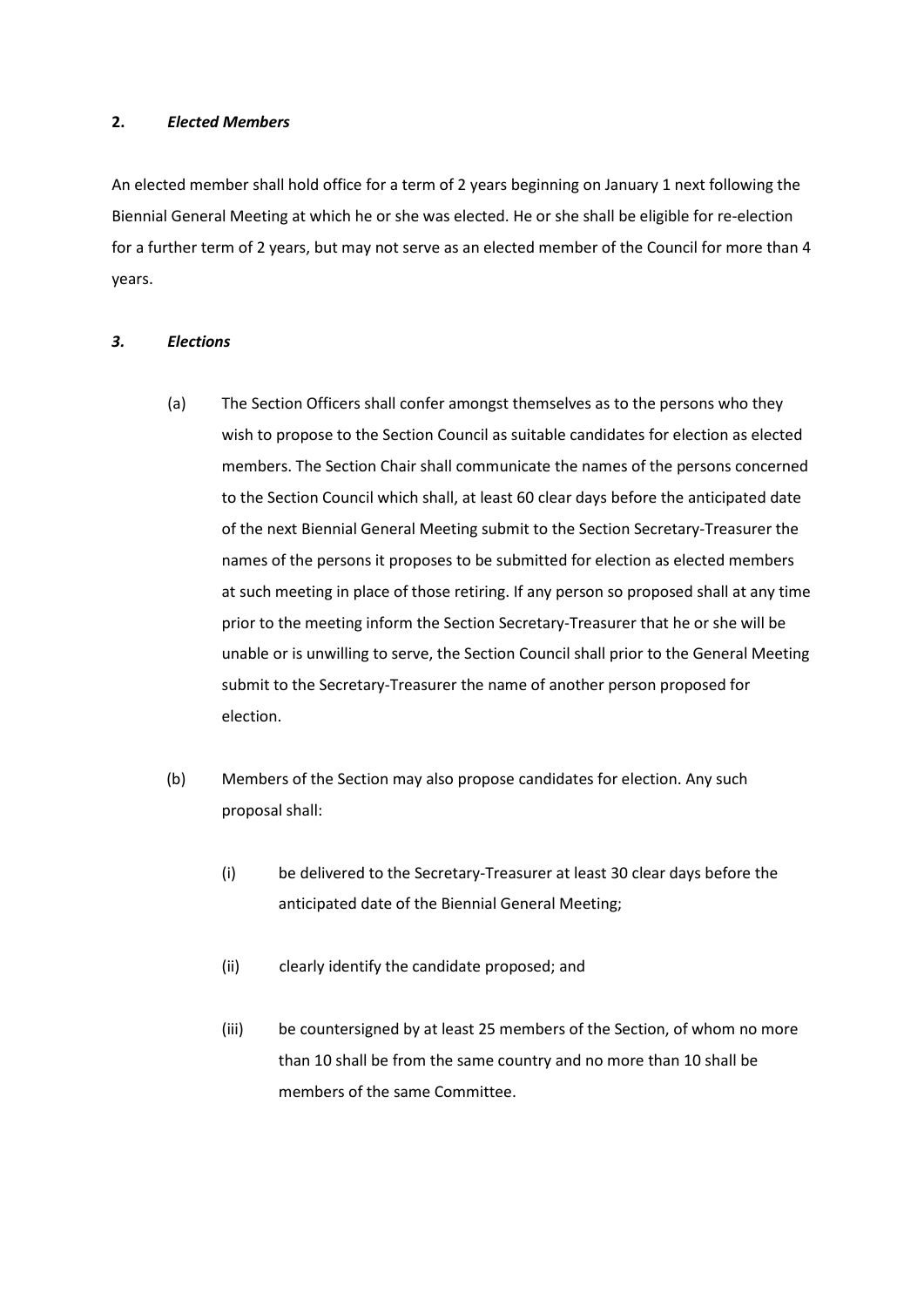- (c) No person shall be eligible to be proposed as an elected member who is not a member of the Section.
- (d) If the number of persons proposed for election shall not exceed the number of vacancies, they shall be declared by the chair of the meeting to have been elected.
- (e) Unless a majority of the members present shall otherwise decide, all elections shall be by a show of hands of all members present.
- (f) The Section Council may appoint a member of the Section to fill any casual vacancy occurring among the elected members. Any person so appointed shall hold office until 31st December following the next Biennial General Meeting and shall be eligible for election for a further term of 2 years and shall thereafter, notwithstanding Section 2 above, be eligible for re-election for a second full term of 2 years.

## *4. Co-opted Members*

Any member of the Section may be appointed as a co-opted member of the Council by the Section Council for a period not exceeding 2 years to expire on 31st December of the year of the next Biennial General Meeting following the appointment, provided that there shall not at any one time be more than 4 such members. Any co-opted member of the Section Council may be re-appointed for one further period not exceeding 2 years by the Section Council. Geographical and gender representation on the Section Council shall be factors to be considered by the Section Council as regards appointing any member of the Section as a co-opted Council member.

## *5. Councillors Emeriti*

Each former Chair of the Section or of the former Section on Energy and Natural Resources Law or of the former Committee on Energy and Natural Resources of the former Section on Business Law shall be a Councillor Emeritus of the Section for as long as such person remains a member of the Association. Each Councillor Emeritus shall, if he or she shall so request, be entitled to receive notices and minutes of meetings of the Section Council and any other communications addressed to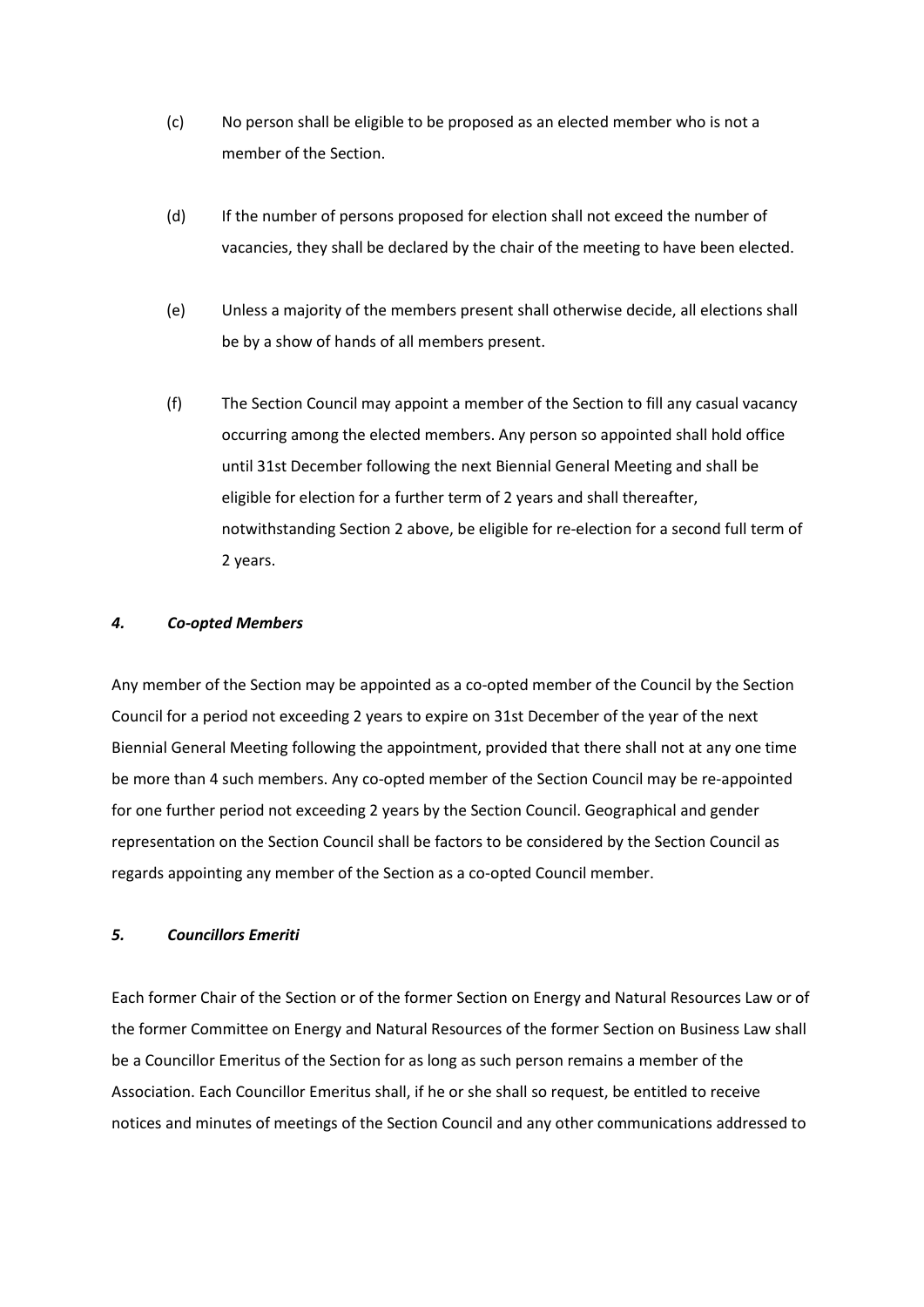the Section Council and to attend and speak at meetings of the Section Council, but shall not be entitled to vote at such meetings.

## *6. Removal*

Any member of the Section Council may be removed from office by the Section Council if that member:

- (a) is declared bankrupt by a competent authority in the place of the member's domicile;
- (b) is declared incapable of handling his or her own affairs by reason of insanity or infirmity by a competent authority in the place of the member's domicile;
- (c) ceases for any reason to be a member of the Association or the Section;
- (d) commits an act of serious misconduct, which shall include, but not be limited to, misuse of Association funds; or
- (e) repeatedly fails to discharge his or her duties in a timely manner.

If the Section Chair reasonably considers that the circumstances require it, the Section Chair may remove a member without the approval of the Section Council, but shall seek the approval of the Section Council for such removal as soon as possible. In any vote of the Section Council regarding the removal of a member, that member shall not be entitled to exercise his or her vote.

## *7. Duties*

Subject to:

- (a) any restrictions which the Council of the LPD may from time to time impose;
- (b) any decisions duly taken at General Meetings of the Section; and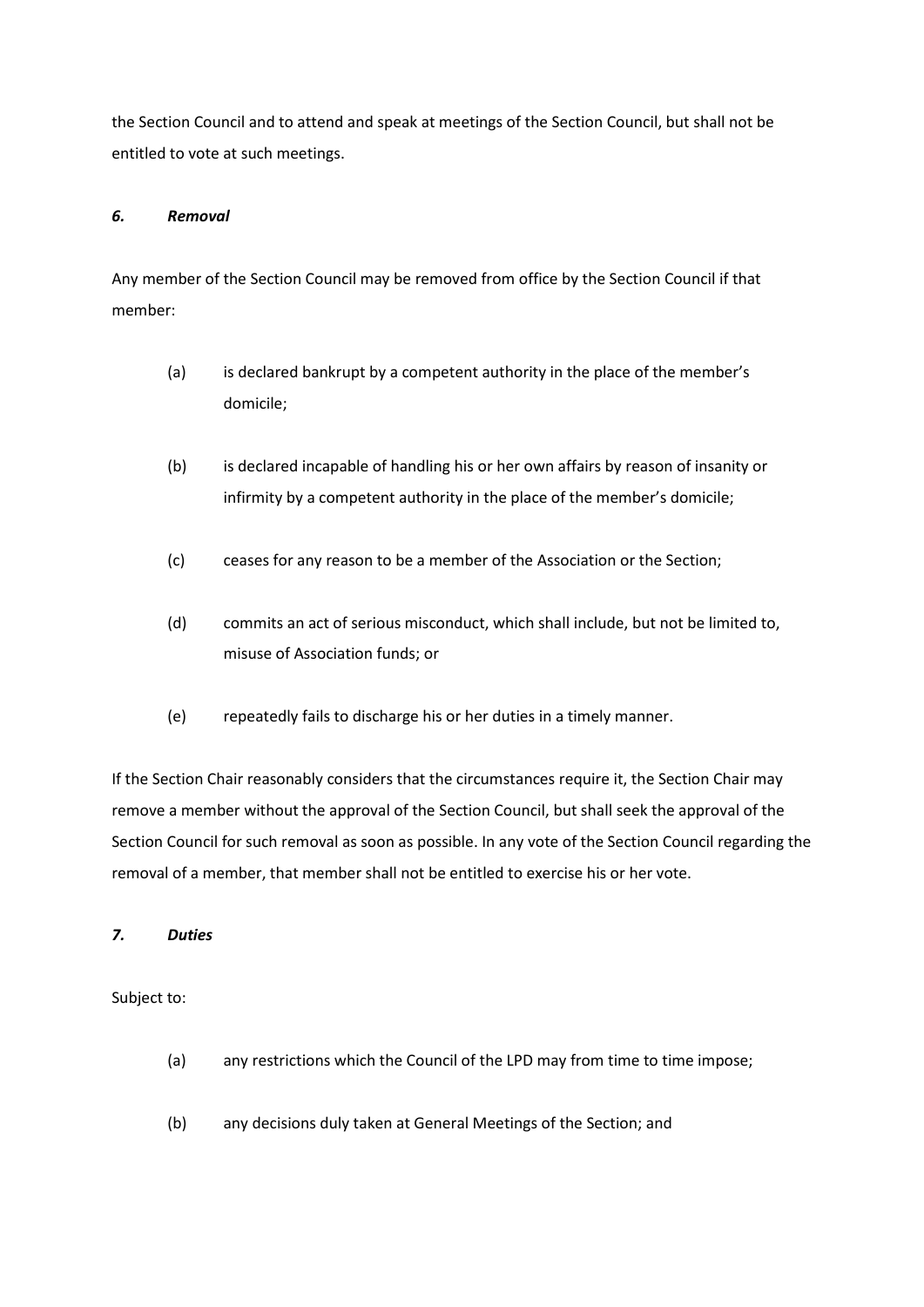(c) these By-Laws the Section Council shall have general supervision and control of the affairs of the Section.

## *8. Journal Board of JERL*

The Section Council shall be responsible for the general supervision, policy, and financial management of JERL through the Journal Board. The Journal Board shall consist of:

- (a) the Editor(s) of JERL;
- (b) one officer of the Section appointed by the Section Chair, to be Chairperson of the Board (with a casting vote in the event of a tied Journal Board resolution);
- (c) one non-officer member of the Section Council appointed by the Section Chair;
- (d) the Chair of the Academic Advisory Group, or another member of the Academic Advisory Group appointed by its Chair; and
- (e) the IBA Managing Editor.

Within its general supervisory policy and management powers, and recognizing the editorial independence of the Editors, the Journal Board shall provide general guidance and guidelines to the Editors and to the IBA on the following matters:

- (a) the format of JERL, the types of content of JERL, such as articles, reviews, current intelligence and developments, bibliography, and the affairs of the Section and any other relevant body;
- (b) the general balance between national and international material; and
- (c) the role of the Journal in meeting the standards of a professional and scholarly journal for practitioners and academic lawyers while at the same time serving the needs of the membership of the Section.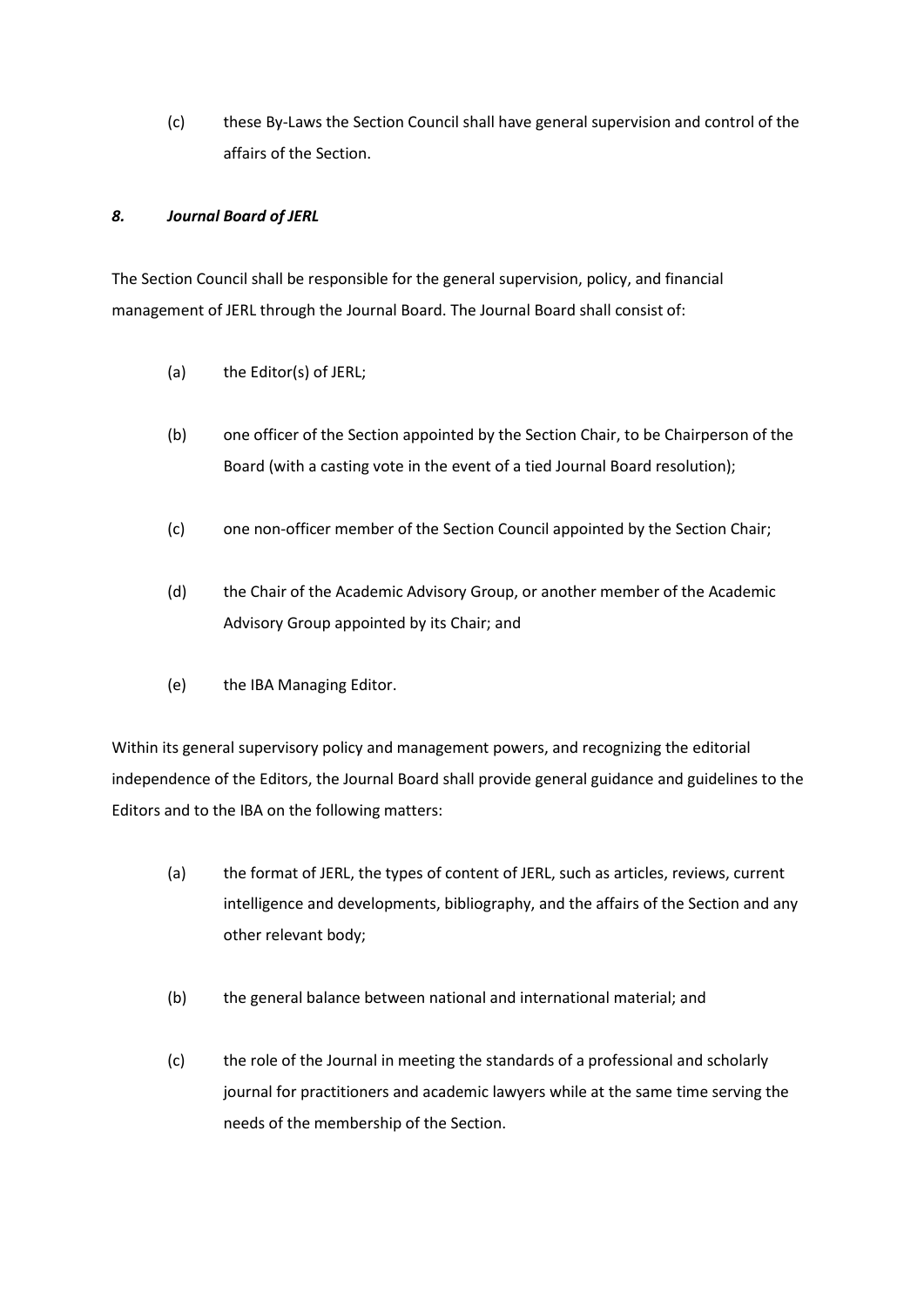#### *9. Meetings*

The Section Council shall meet at or about the time of each Biennial General Meeting. It may, in addition, meet at any other time and place on the requisition of the Section Chair or a majority of its members. The quorum for a meeting of the Section Council shall be one third of the members present in person or by telephone.

#### *10. Chair of Meetings*

If, at any meeting of the Section Council, the Section Chair is not present, the next most senior Officer who is present shall chair the meeting. If none of the Officers be present, the Section Council shall elect a chair of the meeting from its number.

#### *11. Voting at Meetings*

All decisions of the Section Council shall be by majority vote of all members who are either present in person or by telephone and voting or, being absent, shall have communicated to the Secretary-Treasurer their votes in writing or by email on such proposition. In case of equality of votes, the chair of the meeting shall have a second or casting vote.

## *12. Voting in Writing*

The Section Chair may, and if so requested by any member of the Section Council shall, direct that a matter be submitted to the members of the Section Council for voting in writing or by email within a stated time limit. The majority of the votes received in response from the members of the Section Council shall constitute a decision of the Section Council. In case of equality of such votes, the Section Chair shall have a second or casting vote.

#### *13. General Authority*

The Section Council may act on behalf of the Section with respect to all matters relevant to the Section during intervals between Section General Meetings.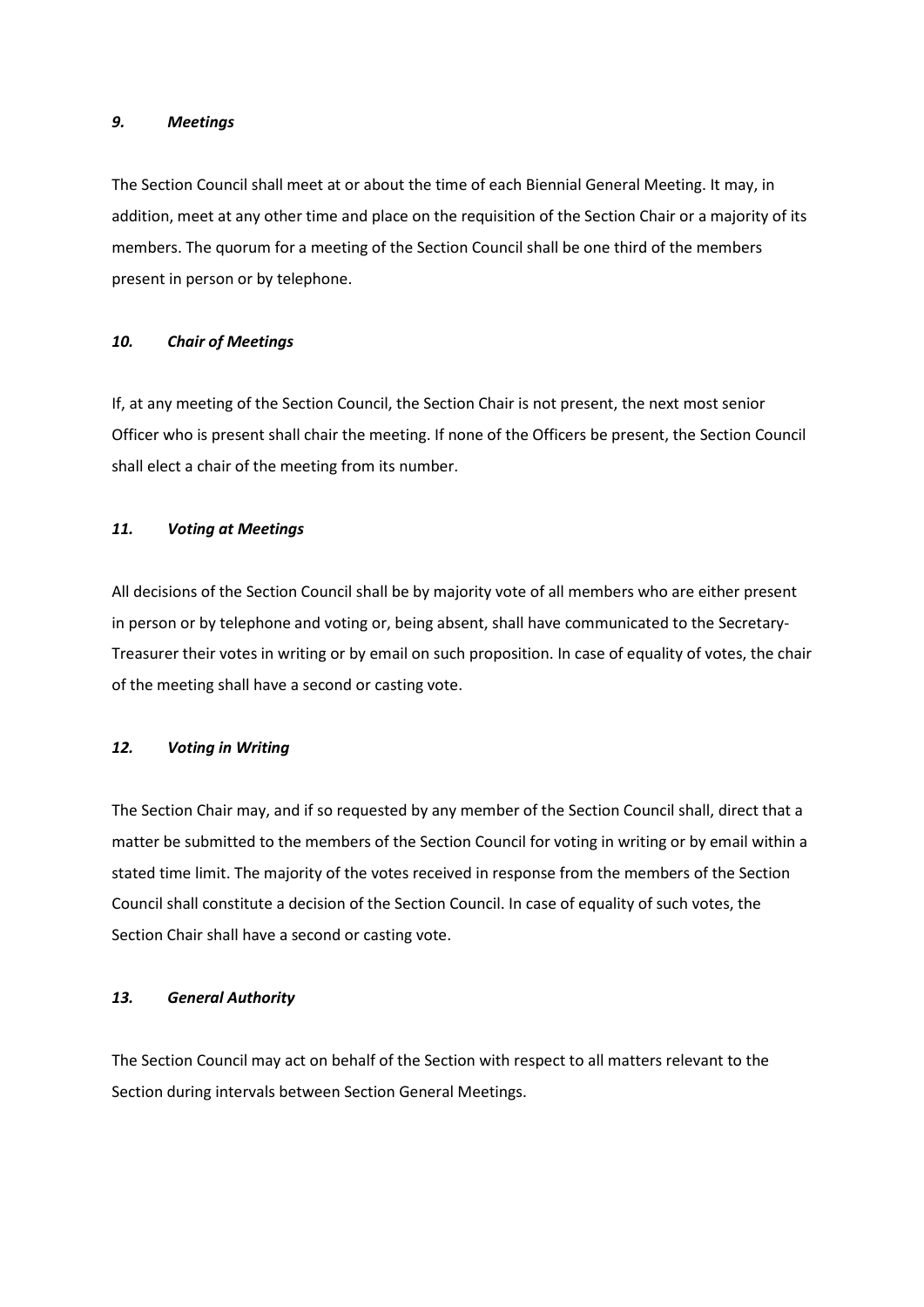## **ARTICLE VI - Committees of the Section**

## *1. Constitution of Committees*

With a view to the participation of the members of the Section in the subjects in which they may be expert or in which they may be interested, there shall be constituted such Committees of the Section as the Section Council shall approve.

## *2. Participation of Members*

The members of the Section may elect to join such Committee or Committees as they may wish.

## *3. Chairs of Committees*

- (a) Appointment. Each Committee shall have a Chair or, where felt desirable, 2 Co-Chairs, who shall be appointed by the incoming Section Chair having regard to LPD policy and after consultation with the LPD Chair and with such other persons as he or she thinks fit and, in particular, after taking into account the views of the other Section Officers and the immediate past Chair(s) and Vice-Chair(s) (if any) of the Committee concerned.
- (b) Term of Office. Each Committee Chair shall hold office for a term of 2 years beginning on January 1 following his or her appointment. Committee Chairs may not be re-appointed.
- (c) Removal. The Section Chair may remove any Chair of a Committee pursuant to Article V Section 6.

# *4. Vice-Chairs and Other Officers of Committees*

Each Committee Chair may, having regard to LPD and Section policy and after consultation with and subject to the approval of the Section Chair (who will consult with the LPD Chair), appoint one or more Vice-Chairs and such other Officers as may seem necessary or appropriate.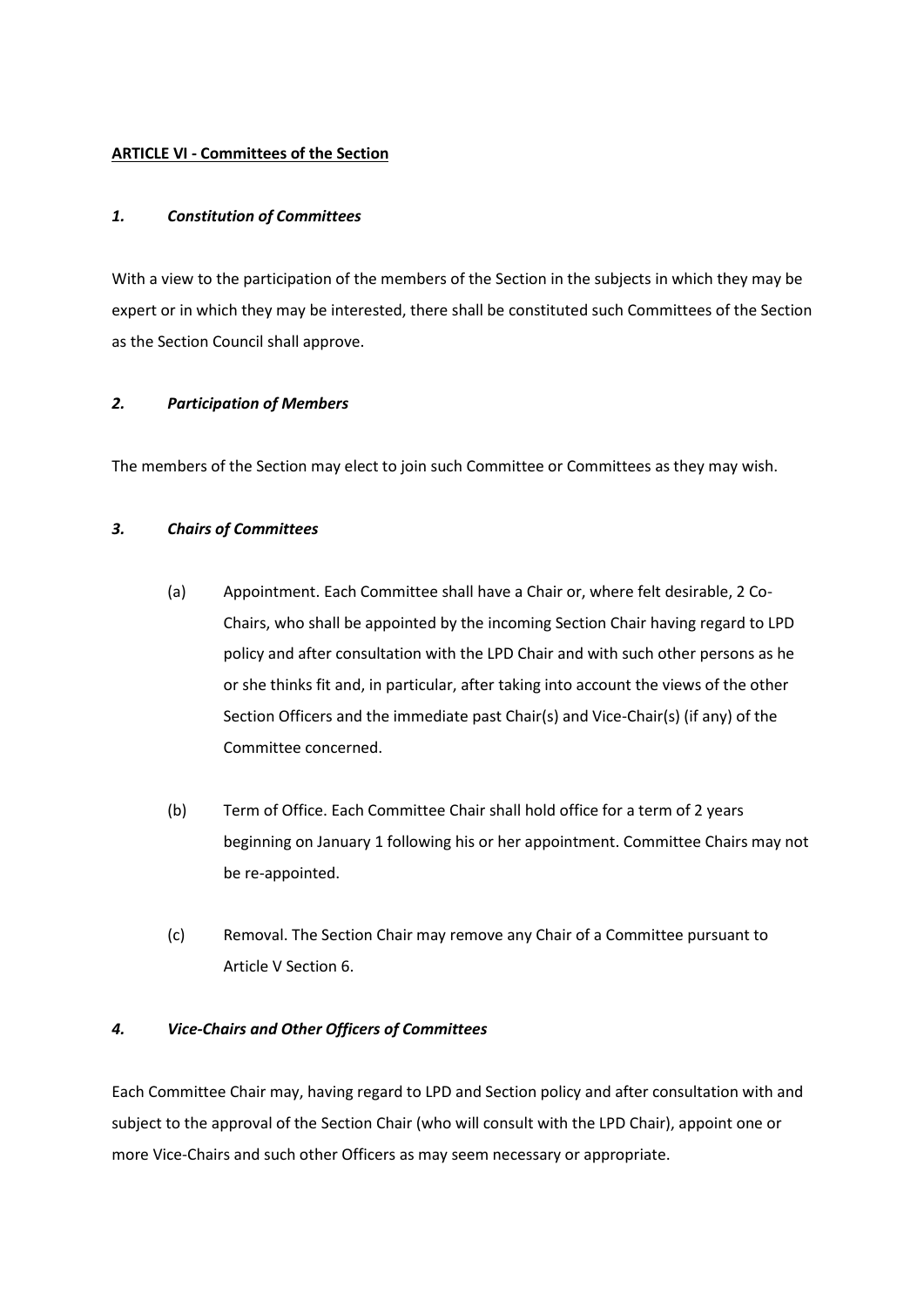# *5. Meetings of Committees and Committee Officers*

Each Committee shall, whenever possible, meet (and, separately if required, the Committee Officers shall also meet) at the time of each Biennial General Meeting and may meet at any other time upon the request of its Chair but not so as to involve the Section in any expenditure unless previously authorised by the Section Chair or, if he or she shall not be available, by the Vice-Chair or Secretary-Treasurer.

# *6. Reports of Committees*

At each meeting of the Section Council and at such other times as the Section Chair may require, each Committee Chair shall make a report to the Section Chair of the proceedings of the Committee.

# *7. Committees Not to Represent the Association, the LPD or the Section*

The Committees of the Section shall not take any action in the name of, or purporting to represent, the Association, the LPD or the Section without the prior approval of the Management Board of the Association or the Council of the LPD or the Section, as the case may be.

# **ARTICLE VII - General Meetings of the Section**

# *1. Biennial General Meetings*

A General Meeting shall be held biennially to elect Officers and Section Council members in accordance with the procedures set out in Articles IV and V above and to consider such other business as may be presented or arise.

# *2. Additional General Meetings*

Additional General Meetings to be held at other times may be called by the Section Council.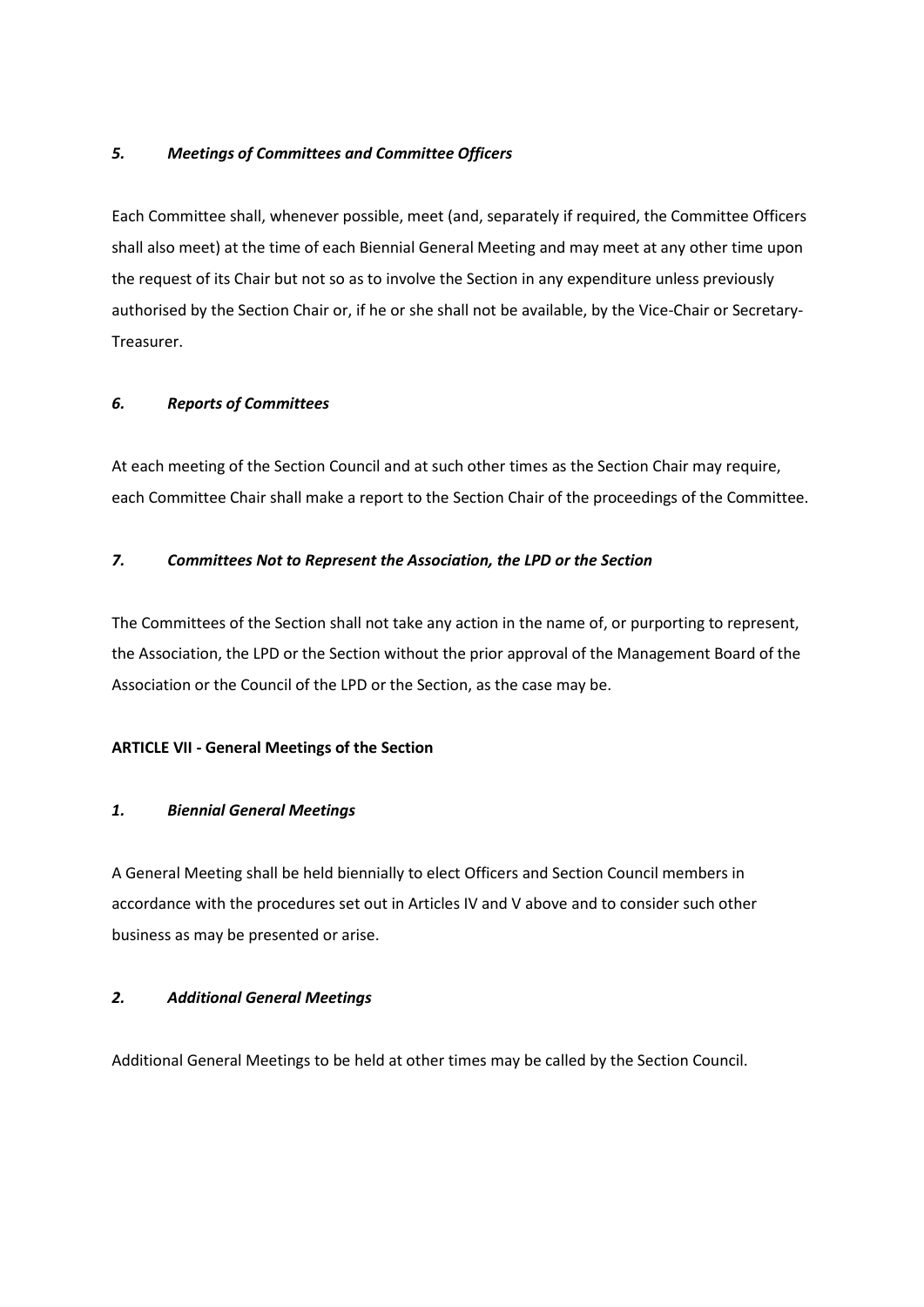#### *3. Notice of Meetings*

Notice shall be given to the members by the Secretary-Treasurer of every Biennial and additional General Meeting stating the date and place of the meeting and any matters to be considered by the meeting including notices of motion and, in the case of Biennial General Meetings, the names of those proposed for election as Officers and as members of the Section Council. Such notices shall be sufficient if published in any journal of the Association distributed to the entire membership of the Section or in the papers relating to the Biennial Conference or other occasion on which the meeting is to be held or by email provided that such notice is given not less than 20 clear days before the General Meeting.

#### *4. Business at Meetings other than Elections*

No matter shall be capable of being put to a vote at a General Meeting unless included in the notice convening the meeting (or in any addendum thereto of which not less than 10 clear days' notice shall also have been given to all members of the Section). Such matters shall comprise either: (i) those approved by the Section Council; or (ii) those contained in a notice of motion to the Secretary-Treasurer signed by at least 25 members of the Section, of whom no more than 10 shall be from the same country and no more than 10 shall be members of the same Committee, to be received by the Secretary-Treasurer at least 20 clear days before the anticipated date of such meeting.

#### *5. Quorum*

The members of the Section present at any General Meeting shall constitute a quorum for the transaction of business and the vote of a majority of those present shall constitute a decision of the Section.

## *6. Chair of the Meeting*

If at any General Meeting neither the Section Chair nor other Officer shall be present, the members of the Section Council present shall appoint a chair from among their number.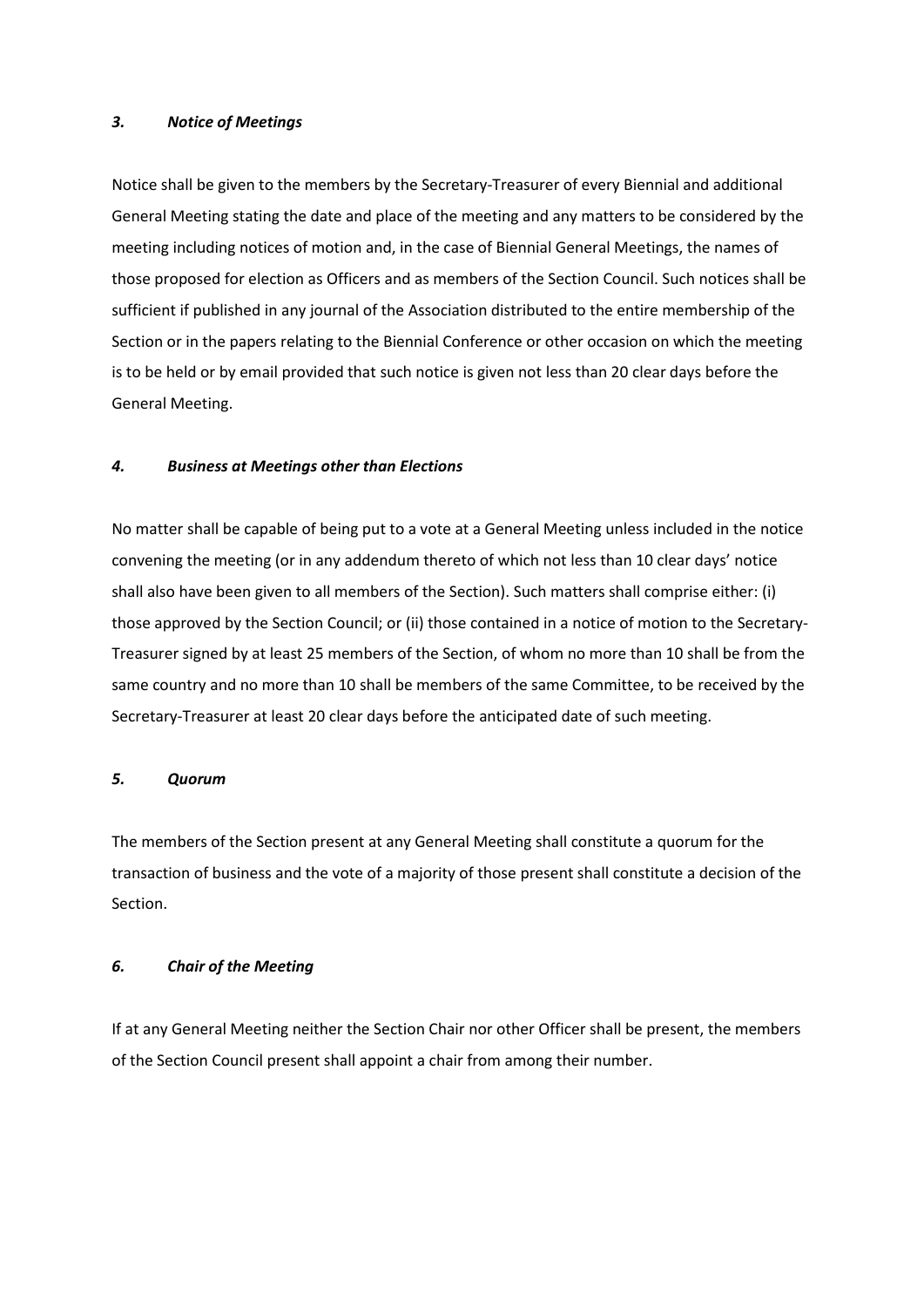## *7. Section Not to Represent the Association or the LPD*

The Section shall not take any action in the name of or purporting to represent the Association or the LPD without the prior authority or specific approval of the Management Board of the Association or the Council of the LPD, as the case may be.

# *8. Voting*

The Section Council may direct that a matter be submitted to the members of the Section for voting in writing or by email within a stated time limit. The votes of a majority of the members so voting shall constitute a decision of the Section.

## *9. Right to Vote*

The records of the Executive Director of the Association shall determine the persons who are members of the Section and, thereby, entitled to vote.

## **ARTICLE VIII - Co-operation between the Section and the other Sections of the LPD**

In order to facilitate close co-operation

- (a) the Section shall provide assistance to the LPD and to other Sections and Committees of the LPD in connection with the programmes for Conferences, Committee meetings and Seminars; and
- (b) the Section shall deposit with the LPD copies of all minutes of Section General Meetings and Section Council meetings and of Section Conference and Seminar programmes.

# **ARTICLE IX - Section Area and Country Groups**

## *1. General Authority*

The Section may form Area Groups, subject to Section 4 below, with the objects of: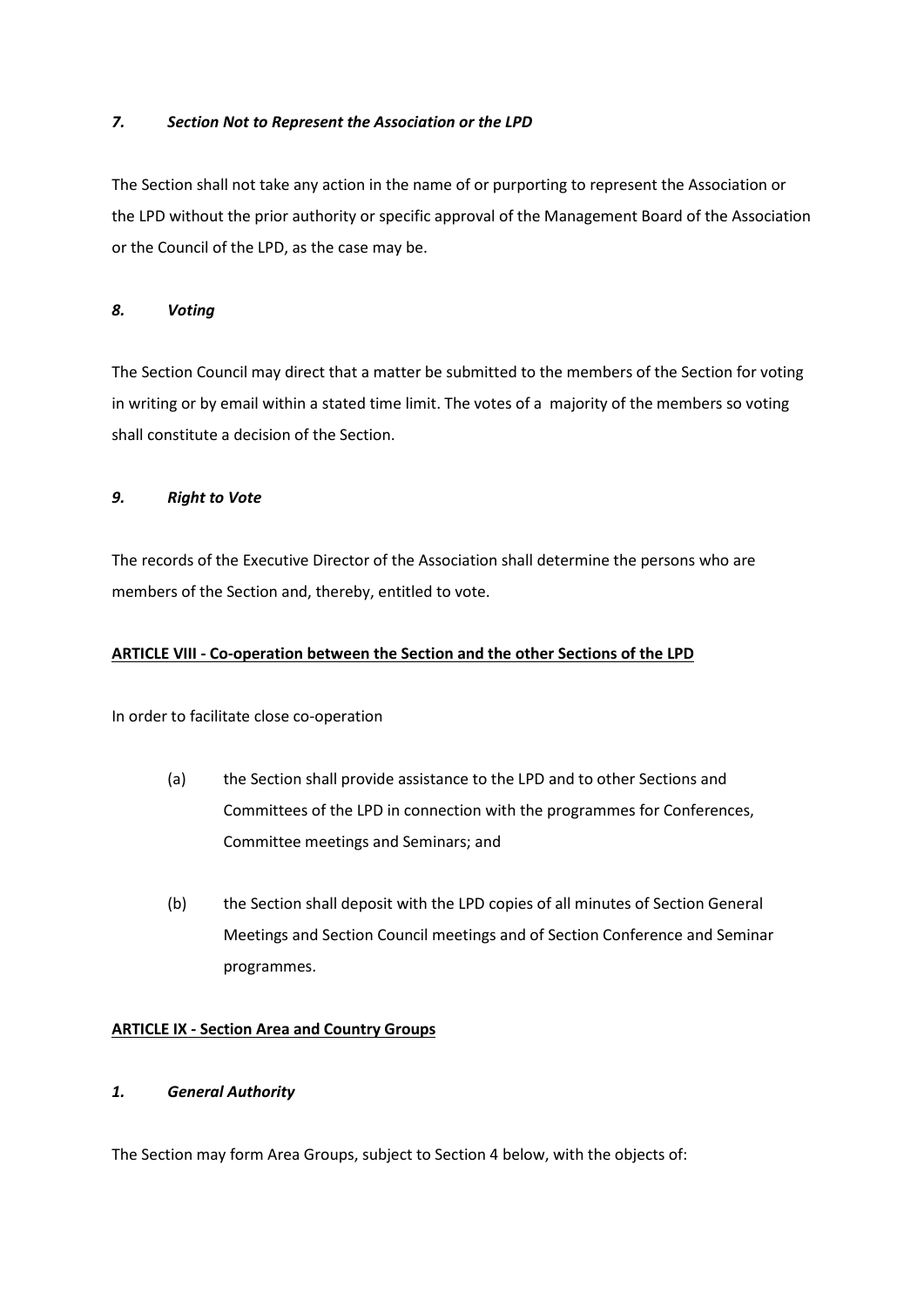- (a) providing a local forum for the discussion of any aspect of the laws, practices and procedures relating to energy, environment, natural resources and infrastructure projects of particular interest to that area; and
- (b) enabling Section members in a particular area to meet and exchange information and views.

# *2. Officers*

Each Area Group shall have a Chair, a Vice-Chair and a Secretary-Treasurer appointed by the Section Chair for a term not exceeding 4 years.

# *3. Country Groups*

Members of the Section may form ad hoc country groups, subject to Section 4 below.

# *4. Area Groups Not to Represent the Section , the LPD or the Association*

Area Groups and country groups must act in accordance with By-Laws (if any) drawn up by such groups and approved by the Section Council. Area Groups and country groups shall not take any action in the name of, or purporting to, represent the Section, the LPD, or the Association without the prior authority or specific approval of the Section Council, the LPD Council or the Management Board of the Association, as the case may be.

# **ARTICLE X - Section Academic Advisory Group**

# *1. General Authority*

The Section may create a Section Academic Advisory Group, comprising Section members and others knowledgeable in its fields of interest, with the objects of:

(a) undertaking research projects; and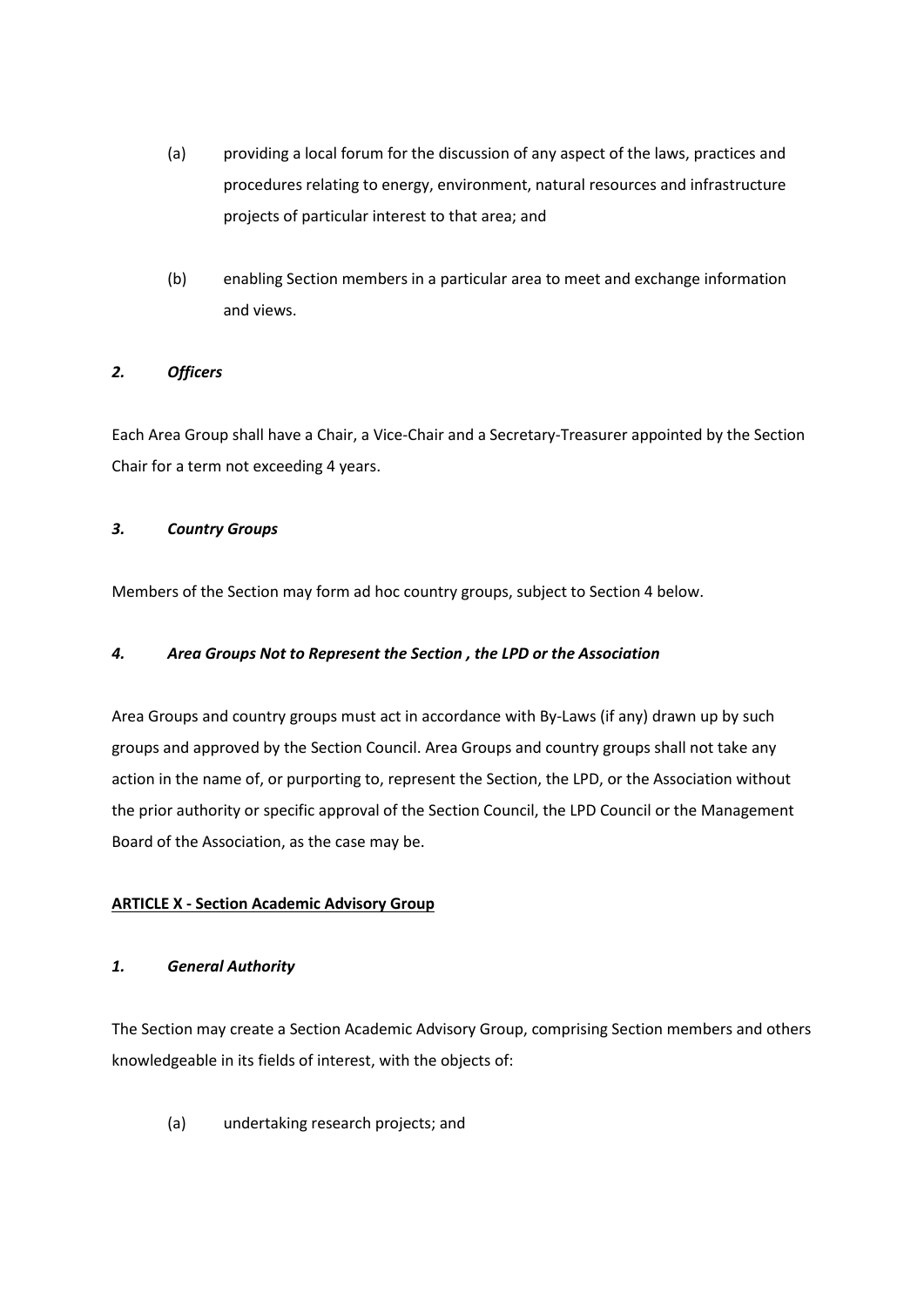(b) establishing and maintaining contacts with academics to provide speakers at Section Conferences and Seminars, and contributions for JERL.

## *2. Academic Advisory Group Not to Represent the Section, The LPD or the Association*

Such advisory group may only act in accordance with By-Laws approved by the Section Council and shall not take any action in the name of, or purporting to, represent the Section, the LPD or the Association without the prior authority or specific approval of the Section Council, the LPD Council or the Management Board of the Association as the case may be.

## **ARTICLE XI – Miscellaneous**

## *1. Fiscal Year*

The fiscal year of the Section shall be the same as that of the Association.

## *2. Approval of Debts*

No expenditure in excess of £250 shall be incurred by the Section without the prior approval of the Section Chair or, if he shall not be available, of the Vice-Chair or the Secretary-Treasurer.

## *3. Salaries and Expenses*

No salary or other emoluments shall be paid to any Officer of the Section, member of the Section Council or member of a Committee. The Section Chair or the Section Council may, however, authorise in accordance with any regulations or guidelines adopted by the Section, the LPD or the Association from time to time the reimbursement from Association funds of the travelling and hotel expenses, duplicating, mailing, telephone, fax or similar expenses incurred by any such person.

# *4. Actions of the Section to be Reported to the LPD*

Any resolution adopted by or action taken on the authority of a meeting of the Section shall be reported by the Section Chair to the LPD.